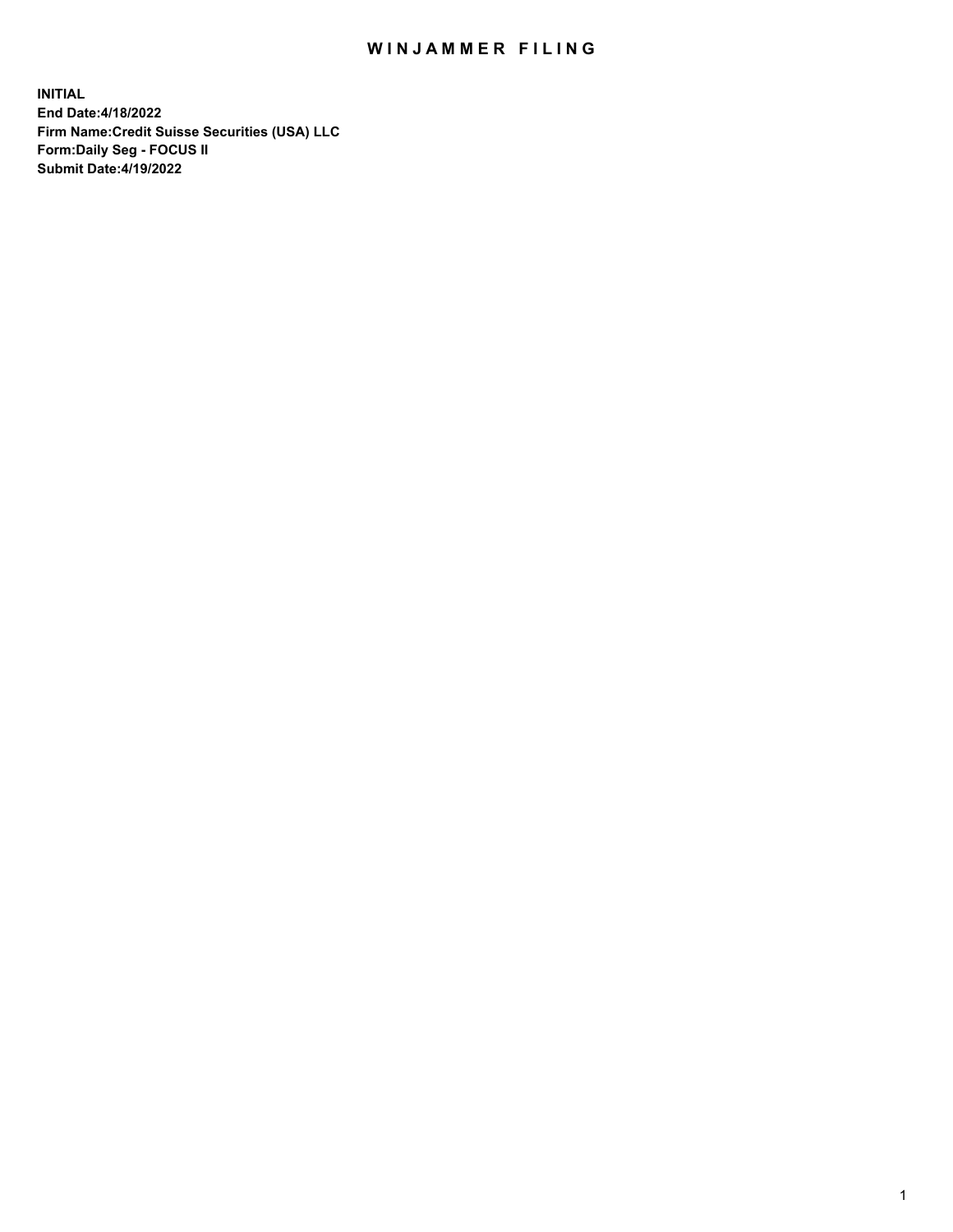**INITIAL**

#### **End Date:4/18/2022 Firm Name:Credit Suisse Securities (USA) LLC Form:Daily Seg - FOCUS II Submit Date:4/19/2022**

## **Daily Segregation - Cover Page**

| Name of Company                                                                                                                                                                                                                                                                                                                | <b>Credit Suisse Securities (USA)</b><br><b>LLC</b>                   |
|--------------------------------------------------------------------------------------------------------------------------------------------------------------------------------------------------------------------------------------------------------------------------------------------------------------------------------|-----------------------------------------------------------------------|
| <b>Contact Name</b>                                                                                                                                                                                                                                                                                                            | <b>Alexander Baptiste</b>                                             |
| <b>Contact Phone Number</b>                                                                                                                                                                                                                                                                                                    | 919-994-6223                                                          |
| <b>Contact Email Address</b>                                                                                                                                                                                                                                                                                                   | alexander.baptiste@credit-suiss<br>e.com                              |
| FCM's Customer Segregated Funds Residual Interest Target (choose one):<br>a. Minimum dollar amount: ; or<br>b. Minimum percentage of customer segregated funds required:% ; or<br>c. Dollar amount range between: and; or<br>d. Percentage range of customer segregated funds required between:% and%.                         | $\frac{\frac{0}{5}}{\frac{0}{0}}$<br>0 <sub>0</sub>                   |
| FCM's Customer Secured Amount Funds Residual Interest Target (choose one):<br>a. Minimum dollar amount: ; or<br>b. Minimum percentage of customer secured funds required:%; or<br>c. Dollar amount range between: and; or<br>d. Percentage range of customer secured funds required between:% and%.                            | $\frac{0}{5}$<br>$\underline{0}$<br>$\underline{0}$<br>0 <sub>0</sub> |
| FCM's Cleared Swaps Customer Collateral Residual Interest Target (choose one):<br>a. Minimum dollar amount: ; or<br>b. Minimum percentage of cleared swaps customer collateral required:% ; or<br>c. Dollar amount range between: and; or<br>d. Percentage range of cleared swaps customer collateral required between:% and%. | $\frac{0}{5}$<br>0 <sub>0</sub><br>0 <sub>0</sub>                     |

Attach supporting documents CH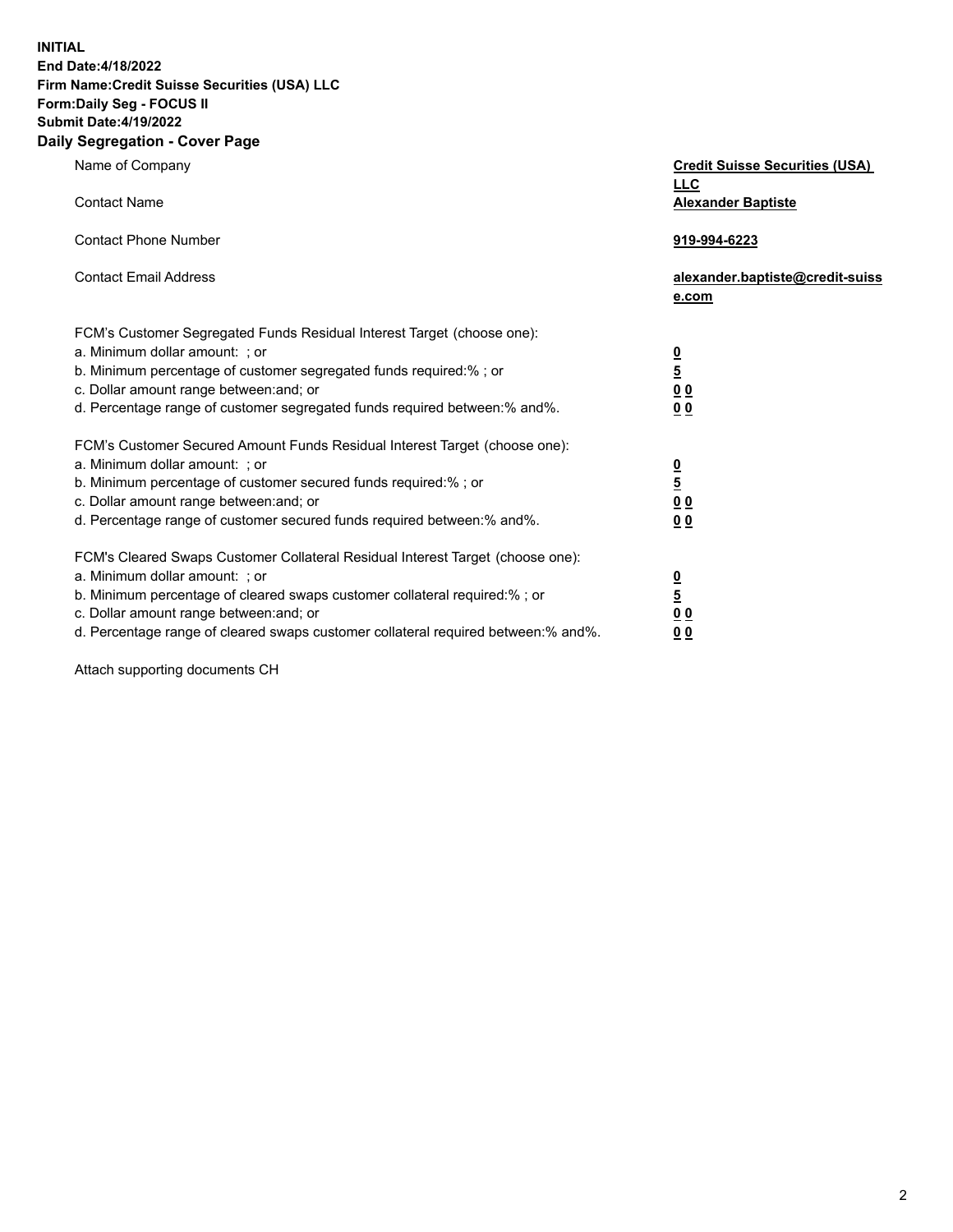#### **INITIAL End Date:4/18/2022 Firm Name:Credit Suisse Securities (USA) LLC Form:Daily Seg - FOCUS II Submit Date:4/19/2022**

## **Daily Segregation - Secured Amounts**

|     | Foreign Futures and Foreign Options Secured Amounts                                         |                                                        |
|-----|---------------------------------------------------------------------------------------------|--------------------------------------------------------|
|     | Amount required to be set aside pursuant to law, rule or regulation of a foreign            | $0$ [7305]                                             |
|     | government or a rule of a self-regulatory organization authorized thereunder                |                                                        |
| 1.  | Net ledger balance - Foreign Futures and Foreign Option Trading - All Customers             |                                                        |
|     | A. Cash                                                                                     | 2,897,520,152 [7315]                                   |
|     | B. Securities (at market)                                                                   | 26,225,543 [7317]                                      |
| 2.  | Net unrealized profit (loss) in open futures contracts traded on a foreign board of trade   | -1,686,639,029 [7325]                                  |
| 3.  | Exchange traded options                                                                     |                                                        |
|     | a. Market value of open option contracts purchased on a foreign board of trade              | 127 [7335]                                             |
|     | b. Market value of open contracts granted (sold) on a foreign board of trade                | $0$ [7337]                                             |
| 4.  | Net equity (deficit) (add lines 1. 2. and 3.)                                               | 1,237,106,793 [7345]                                   |
| 5.  | Account liquidating to a deficit and account with a debit balances - gross amount           | 124,000,987 [7351]                                     |
|     | Less: amount offset by customer owned securities                                            | <mark>-123,853,798</mark> [7352] <b>147,189</b> [7354] |
| 6.  | Amount required to be set aside as the secured amount - Net Liquidating Equity              | 1,237,253,982 [7355]                                   |
|     | Method (add lines 4 and 5)                                                                  |                                                        |
| 7.  | Greater of amount required to be set aside pursuant to foreign jurisdiction (above) or line | 1,237,253,982 [7360]                                   |
|     | 6.                                                                                          |                                                        |
|     | FUNDS DEPOSITED IN SEPARATE REGULATION 30.7 ACCOUNTS                                        |                                                        |
| 1.  | Cash in banks                                                                               |                                                        |
|     | A. Banks located in the United States                                                       | 45,648,545 [7500]                                      |
|     | B. Other banks qualified under Regulation 30.7                                              | 256,311,684 [7520] 301,960,229                         |
|     |                                                                                             | [7530]                                                 |
| 2.  | Securities                                                                                  |                                                        |
|     | A. In safekeeping with banks located in the United States                                   | 26,225,543 [7540]                                      |
|     | B. In safekeeping with other banks qualified under Regulation 30.7                          | 0 [7560] 26,225,543 [7570]                             |
| 3.  | Equities with registered futures commission merchants                                       |                                                        |
|     | A. Cash                                                                                     | $0$ [7580]                                             |
|     | <b>B.</b> Securities                                                                        | $0$ [7590]                                             |
|     | C. Unrealized gain (loss) on open futures contracts                                         | $0$ [7600]                                             |
|     | D. Value of long option contracts                                                           | $0$ [7610]                                             |
|     | E. Value of short option contracts                                                          | 0 [7615] 0 [7620]                                      |
| 4.  | Amounts held by clearing organizations of foreign boards of trade                           |                                                        |
|     | A. Cash                                                                                     | $0$ [7640]                                             |
|     | <b>B.</b> Securities                                                                        | $0$ [7650]                                             |
|     | C. Amount due to (from) clearing organization - daily variation                             | $0$ [7660]                                             |
|     | D. Value of long option contracts                                                           | $0$ [7670]                                             |
|     | E. Value of short option contracts                                                          | 0 [7675] 0 [7680]                                      |
| 5.  | Amounts held by members of foreign boards of trade                                          |                                                        |
|     | A. Cash                                                                                     | 2,931,726,873 [7700]                                   |
|     | <b>B.</b> Securities                                                                        | $0$ [7710]                                             |
|     | C. Unrealized gain (loss) on open futures contracts                                         | -1,774,817,465 [7720]                                  |
|     | D. Value of long option contracts                                                           | <b>127</b> [7730]                                      |
|     | E. Value of short option contracts                                                          | 0 [7735] 1,156,909,535 [7740]                          |
| 6.  | Amounts with other depositories designated by a foreign board of trade                      | $0$ [7760]                                             |
| 7.  | Segregated funds on hand                                                                    | $0$ [7765]                                             |
| 8.  | Total funds in separate section 30.7 accounts                                               | 1,485,095,307 [7770]                                   |
| 9.  | Excess (deficiency) Set Aside for Secured Amount (subtract line 7 Secured Statement         | 247,841,325 [7380]                                     |
|     | Page 1 from Line 8)                                                                         |                                                        |
| 10. | Management Target Amount for Excess funds in separate section 30.7 accounts                 | 61,862,699 [7780]                                      |

11. Excess (deficiency) funds in separate 30.7 accounts over (under) Management Target **185,978,626** [7785]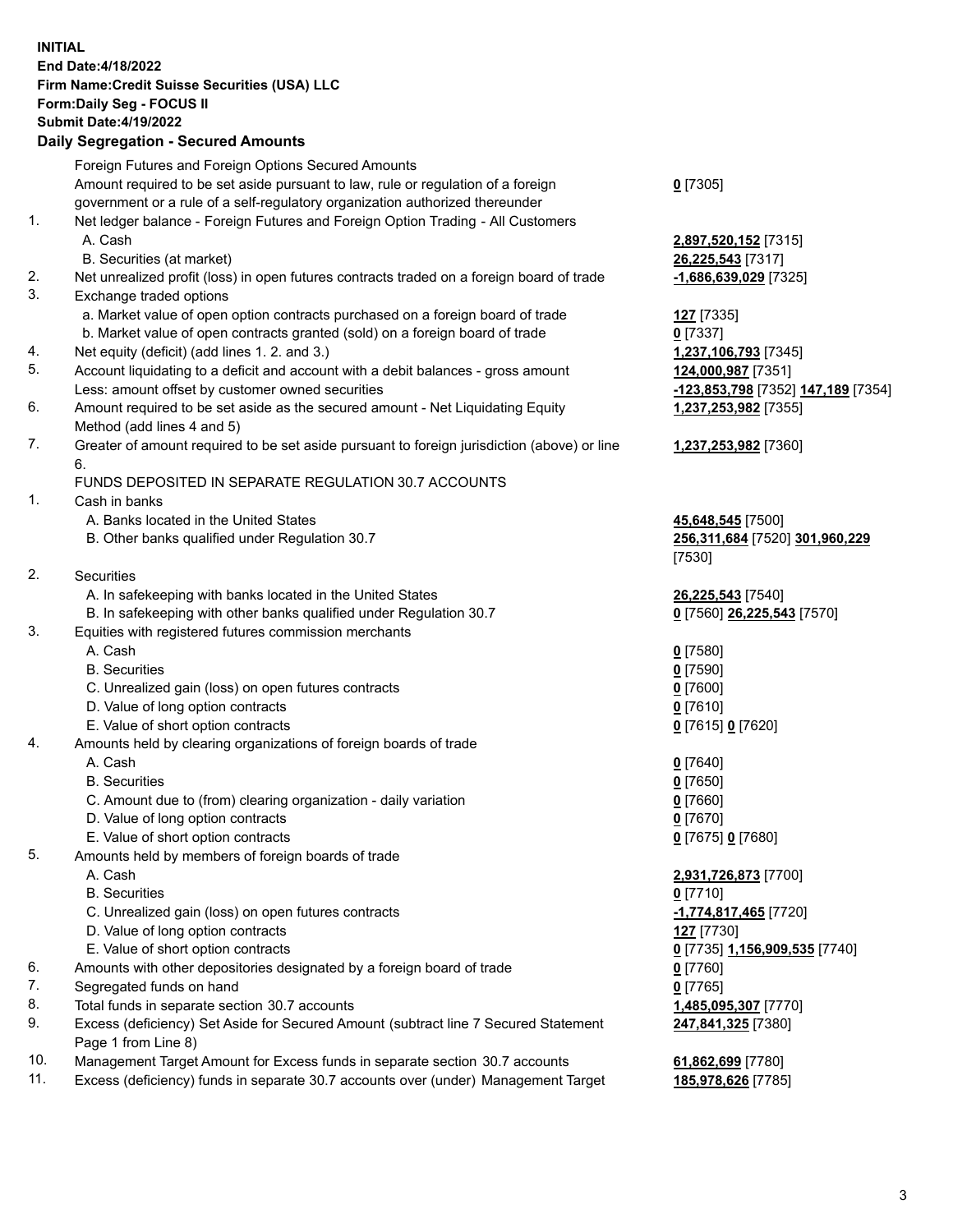| <b>INITIAL</b> | End Date: 4/18/2022<br>Firm Name: Credit Suisse Securities (USA) LLC<br>Form: Daily Seg - FOCUS II<br><b>Submit Date:4/19/2022</b><br>Daily Segregation - Segregation Statement<br>SEGREGATION REQUIREMENTS(Section 4d(2) of the CEAct) |                                           |
|----------------|-----------------------------------------------------------------------------------------------------------------------------------------------------------------------------------------------------------------------------------------|-------------------------------------------|
| 1.             | Net ledger balance<br>A. Cash                                                                                                                                                                                                           | 709,357,157 [7010]                        |
| 2.             | B. Securities (at market)<br>Net unrealized profit (loss) in open futures contracts traded on a contract market                                                                                                                         | 346,845,214 [7020]<br>-225,429,165 [7030] |
| 3.             | Exchange traded options                                                                                                                                                                                                                 |                                           |
|                | A. Add market value of open option contracts purchased on a contract market                                                                                                                                                             | 52,477,270 [7032]                         |
|                | B. Deduct market value of open option contracts granted (sold) on a contract market                                                                                                                                                     | $-53,093,350$ [7033]                      |
| 4.             | Net equity (deficit) (add lines 1, 2 and 3)                                                                                                                                                                                             | 830, 157, 126 [7040]                      |
| 5.             | Accounts liquidating to a deficit and accounts with                                                                                                                                                                                     |                                           |
|                | debit balances - gross amount                                                                                                                                                                                                           | 25,527,560 [7045]                         |
|                | Less: amount offset by customer securities                                                                                                                                                                                              | -25,515,506 [7047] 12,054 [7050]          |
| 6.             | Amount required to be segregated (add lines 4 and 5)                                                                                                                                                                                    | 830,169,180 [7060]                        |
|                | FUNDS IN SEGREGATED ACCOUNTS                                                                                                                                                                                                            |                                           |
| 7.             | Deposited in segregated funds bank accounts                                                                                                                                                                                             |                                           |
|                | A. Cash                                                                                                                                                                                                                                 | 159,633,572 [7070]                        |
|                | B. Securities representing investments of customers' funds (at market)                                                                                                                                                                  | $0$ [7080]                                |
|                | C. Securities held for particular customers or option customers in lieu of cash (at<br>market)                                                                                                                                          | 327,777,852 [7090]                        |
| 8.             | Margins on deposit with derivatives clearing organizations of contract markets                                                                                                                                                          |                                           |
|                | A. Cash                                                                                                                                                                                                                                 | 628,786,852 [7100]                        |
|                | B. Securities representing investments of customers' funds (at market)                                                                                                                                                                  | $0$ [7110]                                |
|                | C. Securities held for particular customers or option customers in lieu of cash (at<br>market)                                                                                                                                          | 19,067,362 [7120]                         |
| 9.             | Net settlement from (to) derivatives clearing organizations of contract markets                                                                                                                                                         | -8,869,799 [7130]                         |
| 10.            | Exchange traded options                                                                                                                                                                                                                 |                                           |
|                | A. Value of open long option contracts                                                                                                                                                                                                  | 52,477,270 [7132]                         |
|                | B. Value of open short option contracts                                                                                                                                                                                                 | -53,093,350 [7133]                        |
| 11.            | Net equities with other FCMs                                                                                                                                                                                                            |                                           |
|                | A. Net liquidating equity                                                                                                                                                                                                               | 169,037 [7140]                            |
|                | B. Securities representing investments of customers' funds (at market)                                                                                                                                                                  | $0$ [7160]                                |
|                | C. Securities held for particular customers or option customers in lieu of cash (at<br>market)                                                                                                                                          | $0$ [7170]                                |
| 12.            | Segregated funds on hand                                                                                                                                                                                                                | $0$ [7150]                                |
| 13.            | Total amount in segregation (add lines 7 through 12)                                                                                                                                                                                    | 1,125,948,796 [7180]                      |
| 14.            | Excess (deficiency) funds in segregation (subtract line 6 from line 13)                                                                                                                                                                 | 295,779,616 [7190]                        |
| 15.            | Management Target Amount for Excess funds in segregation                                                                                                                                                                                | 41,508,459 [7194]                         |
| 16.            | Excess (deficiency) funds in segregation over (under) Management Target Amount<br><b>Excess</b>                                                                                                                                         | 254,271,157 [7198]                        |